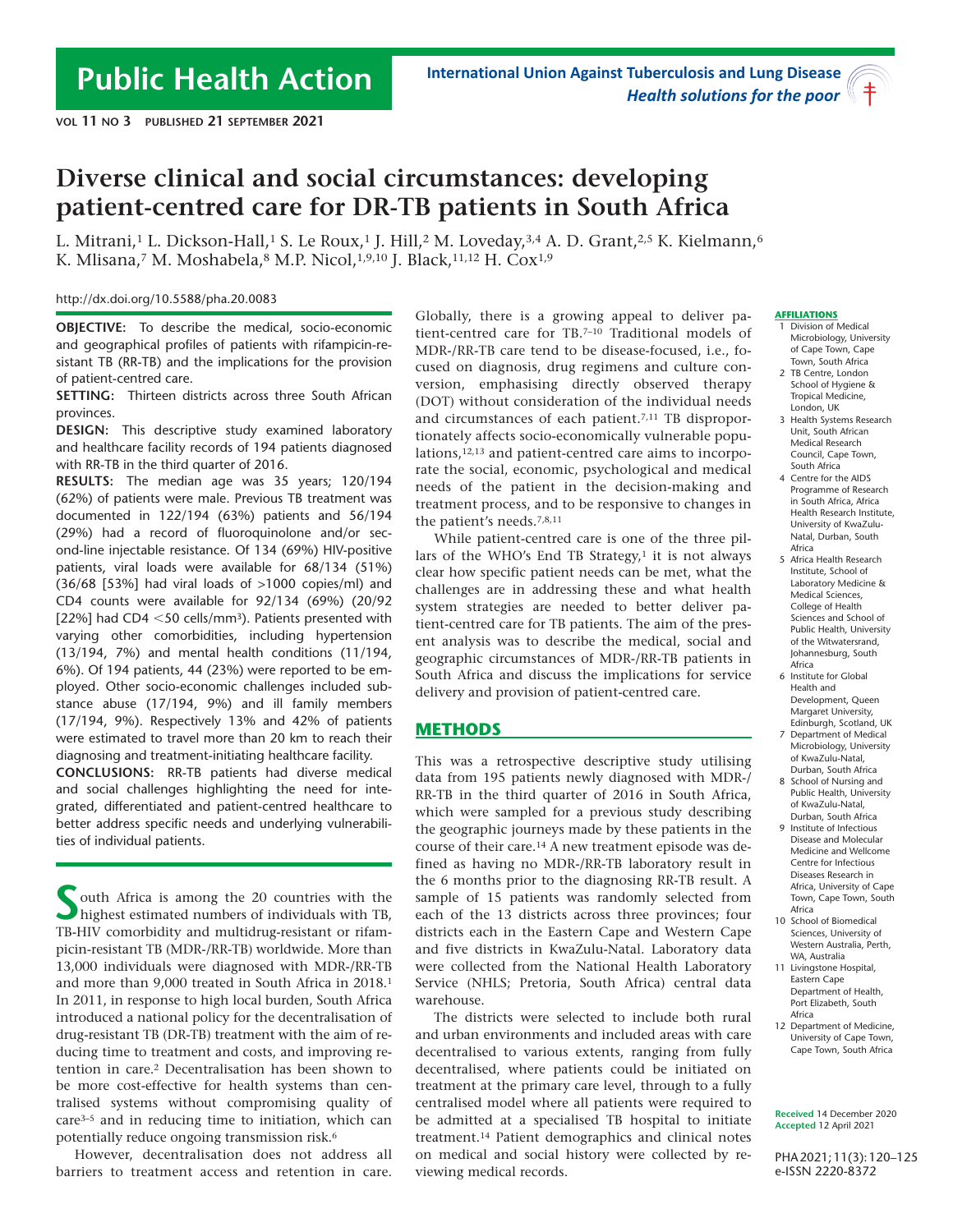HIV profiles and health indicators of patients entering care were described using laboratory data from 2 months prior to and 2 months after the MDR-/RR-TB treatment start date. Where MDR-/RR-TB treatment start dates were not available, the date of the first positive RR-TB result was used. Extensively drug-resistant TB (XDR-TB) was defined as TB which is resistant to isoniazid, rifampicin (RIF), fluoroquinolone and a second-line injectable. Pre-XDR-TB was defined as resistance to isoniazid, RIF and either a fluroquinolone or a second-line injectable agent.15 Anaemia (female: haemoglobin  $\langle 120 \text{ g/L} \rangle$ ; male:  $\langle 130 \text{ g/L} \rangle$  and body mass index (BMI) (underweight, BMI  $\langle 18.5 \text{ kg/m}^2 \rangle$  were categorised based on WHO definitions.16–18 Hypoalbuminaemia was defined as serum albumin  $\langle 36 \text{ g/L}.^{19} \rangle$ 

Extrapulmonary TB, previous TB episodes (drug-susceptible and MDR-/RR-TB) and comorbidities were determined by medical folder review. Comorbidity data were captured from the folder entries, beginning from the entry into care until 9 months of follow-up. Undated comorbidities were assumed to be present when the patient entered care. Renal impairment was separated into acute and chronic disease by reviewing medical notes and laboratory data (serum creatinine, where available). Advanced HIV disease was defined as a CD4 count  $\leq 200$  cells/mm<sup>3</sup>.<sup>20</sup>

Mental health disorders were categorised according to DSM-5 (Diagnostic and Statistical Manual of Mental Disorders, 5th Edition) Axis 2.21 Social circumstances were recorded based on medical records and receipt of

government grants. Government grants are predominantly disability grants; individuals diagnosed with MDR-/RR-TB are eligible for disability grants, although access is not universal.22 Case studies of individual patients were constructed using both medical records and NHLS data; these were purposively selected to represent some of the different social and medical challenges experienced by patients and illustrate their vulnerabilities. Names used in the case studies are pseudonyms.

Patients' home addresses were obtained from medical records and geolocated using a process of triangulation between ArcGIS 10.7 (ESRI, Redlands, CA, 2017) World Geolocator, Google maps and the national census subplaces shapefile (Statistics South Africa 2011). A street address or nearby landmark was used where possible, or the centre-point of the area in which the patient lived. Home address coordinates were used to calculate the straight-line distance travelled by the patients to the diagnosing facilities, defined as the facility at which the first RR-TB sample was taken, and the treatment-initiating facilities, which were determined by matching laboratory sample dates and MDR-/RR-TB treatment start dates from the folder review. Where no sample was taken on the day of treatment start, a hospital admission date or a known treatment-initiating facility visited closest in time to the start of treatment was used. For 22 geolocated patients with no available treatment start dates, the visit date to the first site visited at which initiation was possible was used.

#### **CORRESPONDENCE**

Leila Mitrani, Division of Medical Microbiology, UCT Faculty of Health Sciences, Room 5.24, Falmouth Building, Anzio Road, Observatory 7925, South Africa. email: Leila.mitrani. uct@gmail.com

#### **ACKNOWLEDGEMENTS**

The authors would like to thank N Lindenberg and T Slingsby for Geographic Information System support. This study was funded a Health Systems Research Initiative award from the UK Medical Research Council, London, and the Wellcome Trust, London, UK (MR/ N015924/1). This UK-funded award is part of the EDCTP2 program supported by the European Union. HC is supported by a Wellcome Trust Fellowship. Conflict of interests: none declared. *Transparency:* The lead author confirms that the research presented here is honest, accurate, and transparent and there are no omissions of any crucial information or deviations from the methods described. *Data sharing:* The data generated by this research contains confidential patient information and cannot be shared publicly; however, the corresponding author may be contacted directly with any such queries.

#### **KEY WORDS**

patient complexity; health systems: integrated care

|  |  | <b>TABLE 1</b> Patient demographics and clinical factors at MDR/RR-TB entry into care* |  |
|--|--|----------------------------------------------------------------------------------------|--|
|--|--|----------------------------------------------------------------------------------------|--|

| Demographics                                         |     | n(%)           |
|------------------------------------------------------|-----|----------------|
| Male                                                 |     | 120(62)        |
| Age, years                                           |     |                |
| $0 - 19$                                             |     | 9(5)           |
| $20 - 39$                                            |     | 109 (56)       |
| $40 - 59$                                            |     | 69 (35)        |
| $>60$                                                |     | 7(4)           |
| MDR/RR-TB profile                                    |     |                |
| Resistance profile                                   |     |                |
| <b>RIF-monoresistant TB</b>                          |     | 34 (18)        |
| MDR-TB                                               |     | 91 (47)        |
| Pre-XDR-TB                                           |     | 32(16)         |
| <b>XDR-TB</b>                                        |     | 24 (12)        |
| RR-TB (Xpert only <sup>†</sup> )                     |     | 13(7)          |
| Extra-pulmonary or disseminated TB (recorded)        |     | 5(3)           |
| Previous episode of TB (DS- or MDR/RR-TB) (recorded) |     | 122(63)        |
| General markers of disease severity                  |     | Data available |
| Anaemia (females: <12 g/dL; males: 13 g/dL)          | 130 | 97 (75)        |
| Hypoalbuminemia ( $<$ 37 q/L)                        | 104 | 92 (88)        |
| Underweight (BMI $<$ 18.50 kg/m <sup>2</sup> )       | 69  | 59 (86)        |
| HIV-positive                                         | 194 | 134 (69)       |
| CD4 <200 cells/mm <sup>3</sup>                       | 92  | 48 (52)        |
| Of which: CD4 50-100 cells/mm <sup>3</sup>           | 92  | 12(13)         |
| CD4 0-50 cells/mm <sup>3</sup>                       | 92  | 20(22)         |

\* For general markers of disease severity,  $n =$  total number of test results available.

†Some patients were determined to have MDR/RR-TB using Xpert test alone, with no additional drug susceptibility results available from culture or line-probe assays.

MDR-TB = multidrug-resistant TB; RR-TB = rifampicin-resistant TB; RIF = rifampicin; XDR-TB = extensively drug-resistant TB; DS-TB = drug-susceptible TB; BMI = body mass index.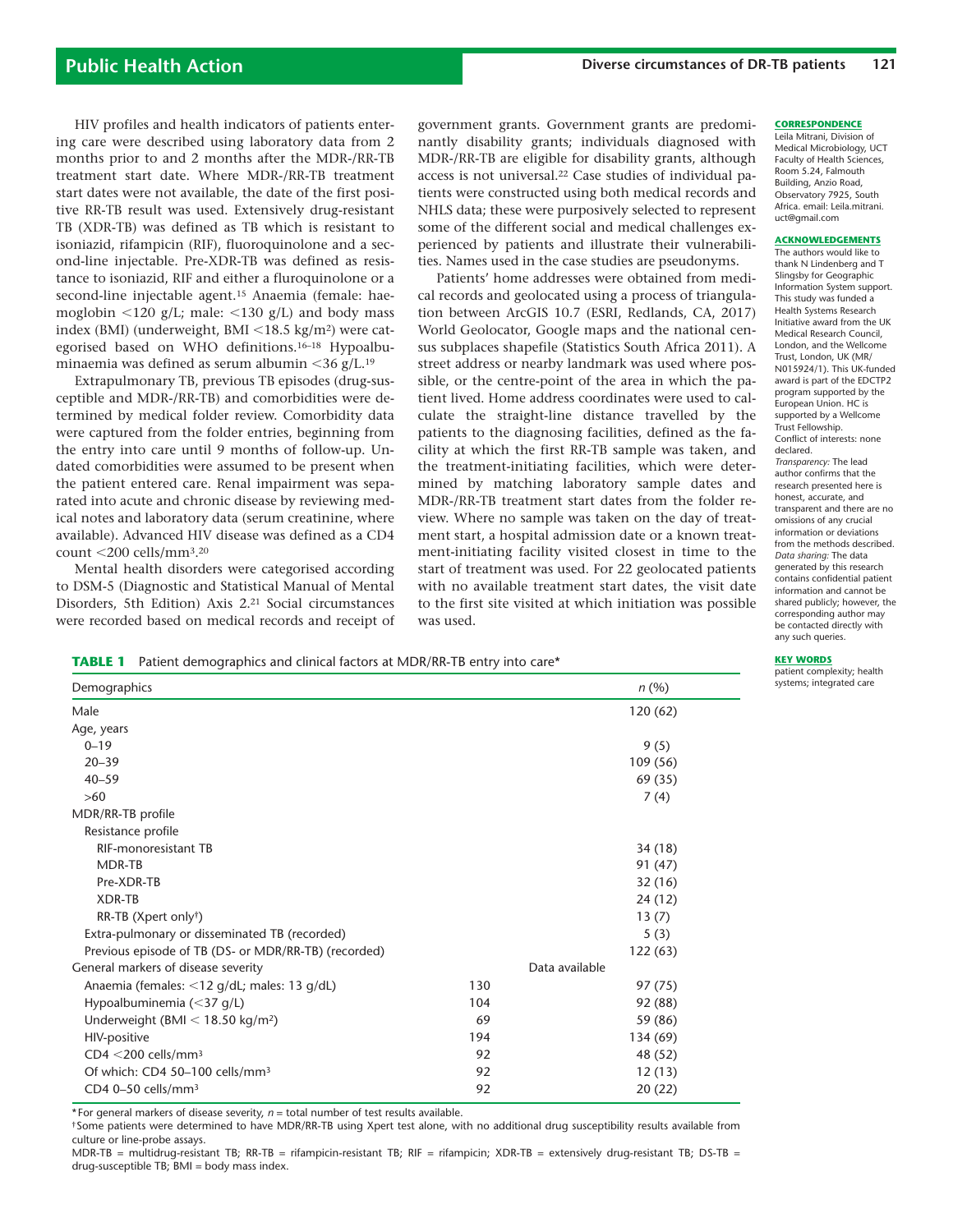#### *Ethics statement*

Ethical approval for this study was obtained from the Human Research Ethics Committee, University of Cape Town, Cape Town, South Africa (HREC 350/2016) and the London School of Hygiene & Tropical Medicine, London, UK (11680). Research approval was granted in all three provinces (EC\_2016RP30\_232, KZ\_2016RP51\_466, WC\_2016RP45\_978).

#### **RESULTS**

Among the 195 patients, one patient was found to have been incorrectly diagnosed as having MDR/RR-TB and was excluded from further analysis; 181/194 (93%) medical records were located for the remaining patients. Three patients were found to have a specimen with an RR-TB result taken earlier than the third quarter of 2016 and the new diagnosis date was used. Overall, 62% of patients were male; 56% were aged 20–39 years (Table 1). In total, 18% of patients were diagnosed with RIF mono-resistant TB (RR-TB), 47% had MDR-TB (with confirmed/unknown second-line drug susceptibility), and 16% had pre-XDR-TB and 12% had XDR-TB (Table 1).

#### **HIV**

Of the 194 patients, 134 (69%) were HIV-positive; viral loads were available for 68 (51%), 36 (53%) of whom had a viral load of  $>1000$  copies/ml (Figure). CD4 count was available for 92 (69%) HIV-positive patients, 48 (52%) of whom had advanced HIV (CD4  $\langle$  200 cells/mm<sup>3</sup>) and 20 (22%) had CD4  $\langle$  50 cells/mm<sup>3</sup> (Table 1).



**FIGURE** Distribution of patients in HIV categories at the start of MDR-/RR-TB treatment. Where treatment start dates were not available, the first positive RR-TB result date was used. CD4 count breakdown shown here only for patients with viral loads >1000 copies/ml. MDR-/RR-TB = multidrug-resistant/rifampicin-resistant TB.

#### *Other comorbidities*

While 72 chronic comorbidities were reported, only three were dated after the start of treatment, suggesting that onset predominantly predated MDR/RR-TB diagnosis. Patients presented with, or experienced, a range of acute and chronic comorbidities other than HIV within 9 months of treatment initiation (Table 2). The most common acute comorbidities were infections related to immunocompromise (*n* = 13), which included cytomegalovirus, cryptococcal meningitis, *Clostridium difficile*, herpes simplex, herpes zoster, *Candida albicans* and other fungal infections. The most common chronic comorbidities were hypertension (*n* = 13), mental health conditions ( $n = 11$ ) and diabetes ( $n = 10$ ). Mental health conditions included mood ( $n = 5$ ), cognitive ( $n = 3$ ) and psychotic  $(n = 2)$  disorders, and an unspecified disorder  $(n = 1)$  (Table 2). Both chronic  $(n = 8)$  and acute  $(n = 6)$  renal impairment were recorded, with four of the acute episodes being probable anti-TB drug adverse events (all four patients were receiving kanamycin).

#### *Social circumstances*

Less than a quarter of patients were recorded as formally employed  $(n = 44)$ , and only 24 of the remaining 151 patients were recorded to be receiving government grants, indicating a probable high unemployment rate. The level of education was known for 132 patients, 28/132 had received primary-level schooling alone, while two had received tertiary education. Previous incarceration was reported for 28 (14%) patients. Almost a third of patients were recorded to be smokers ( $n = 58$ ) or misusing alcohol ( $n = 52$ ) and 17 were recorded to have disclosed substance misuse (usually cannabis, mandrax or crystal methamphetamine).

Patients experienced a range of complex social and medical circumstances that might adversely impact their capacity to initiate or adhere to treatment (Table 3). The most common of these

|           | <b>TABLE 2</b> Comorbid events present in the first 9 months of |  |
|-----------|-----------------------------------------------------------------|--|
| treatment |                                                                 |  |

|                                               | Comorbid events<br>n |
|-----------------------------------------------|----------------------|
| Acute conditions                              |                      |
| HIV-associated opportunistic infections       | 13                   |
| Acute infections, other                       | 9                    |
| Syphilis                                      | 3                    |
| Pneumonia                                     | $\overline{2}$       |
| Sepsis                                        | $\overline{2}$       |
| Pelvic inflammatory disease                   | 1                    |
| Colitis                                       | 1                    |
| Acute condition, other                        | 10                   |
| Renal impairment, acute                       | 6                    |
| Cardiovascular event                          | 3                    |
| Hypoglycaemia                                 | 1                    |
| Chronic conditions                            |                      |
| Hypertension                                  | 13                   |
| Mental health condition                       | 11                   |
| <b>Diabetes</b>                               | 10                   |
| Renal impairment (chronic)                    | 8                    |
| Sensory disability (baseline visual/auditory) | 6                    |
| Malignancy                                    | 5                    |
| Restrictive and other chronic lung disease    | 5                    |
| Epilepsy                                      | 5                    |
| Physical mobility impairment                  | 4                    |
| <b>Hepatitis B</b>                            | 3                    |
| Hyperthyroidism                               | 1                    |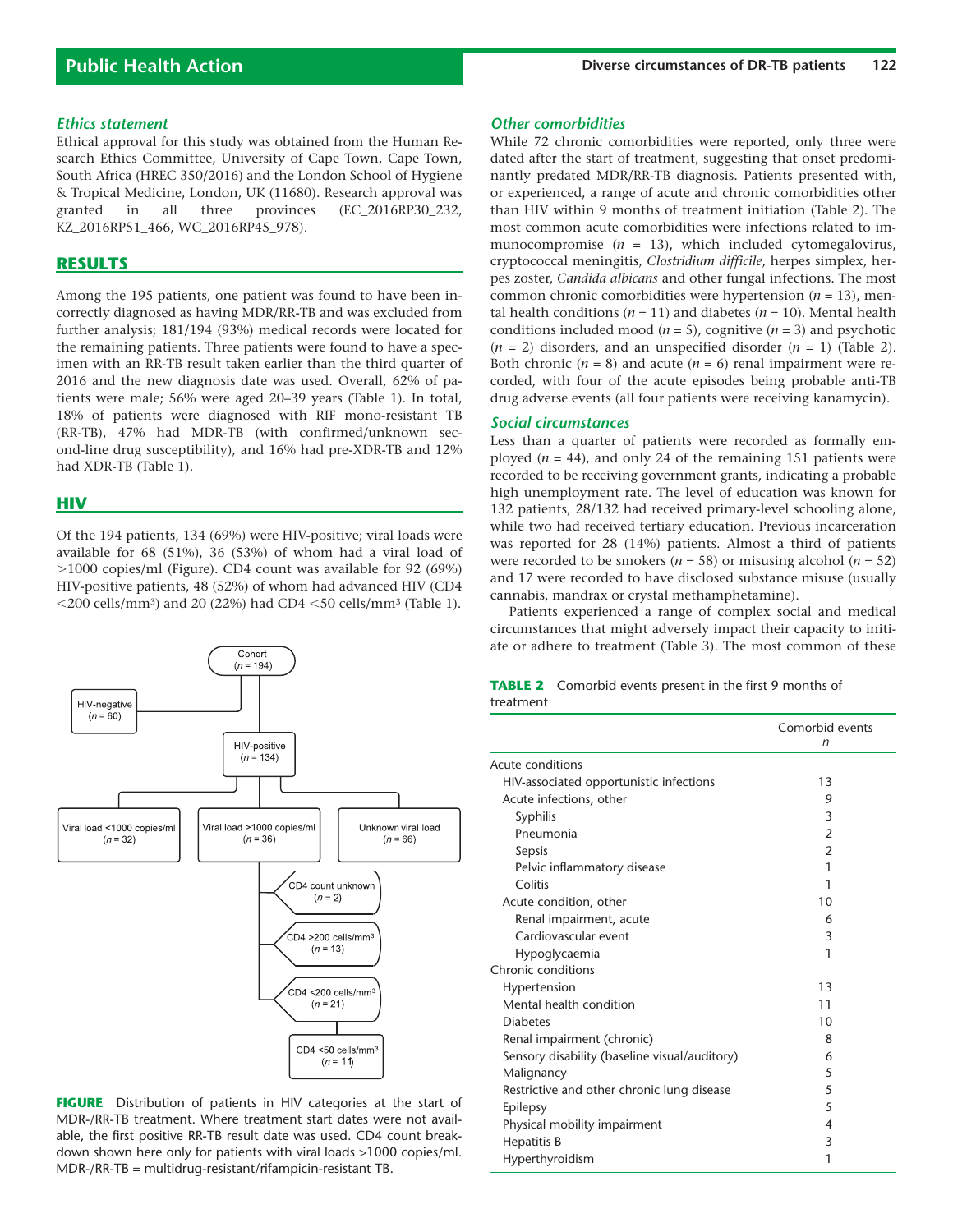|  |  | <b>TABLE 3</b> Social circumstances affecting patients |  |  |
|--|--|--------------------------------------------------------|--|--|
|--|--|--------------------------------------------------------|--|--|

| Social circumstance                                                    | n             |
|------------------------------------------------------------------------|---------------|
| Travelling to health facility to initiate and/or continue<br>treatment |               |
| Physical health impacts capacity to travel                             | 13            |
| Transport challenges associated with costs, distance and<br>access     | 5             |
| Inflexible employment or fear of loss of employment                    | 4             |
| Factors impacting potential admission to initiate treatment            |               |
| Need to care for children                                              | 26            |
| Need for concomitant access to mental health services                  | 4             |
| Reliance on traditional medicine                                       | $\mathcal{P}$ |
| General challenges to accessing and completing treatment               |               |
| Sick household/family member                                           | 17            |
| Unsupportive family circumstances, e.g., family member                 |               |
| abusing substances                                                     | 6             |
| Lack of ID documents to facilitate access to disability grants         | 3             |
| Homelessness                                                           | 2             |
| Child-headed households                                                | 2             |

were having child dependents  $(n = 24)$  and having ill family members (*n* = 17) (Table 3). Also notable were difficulties accessing transport to facilities  $(n = 5)$  and unsupportive home environments  $(n = 6)$ , for example, living with a relative misusing substances (Table 3).

## *Geographic challenges*

Patient home addresses were available for 181 (93%) patients and 166 (86%) were successfully geolocated. Among these, 81 were located to an exact address, road or nearby landmark. The remaining 85 were identified to the level of suburb, town, city or rural area. The 166 (86%) geolocated patients were matched to a diagnosing healthcare facility and 154 (79%) were matched to an initiating healthcare facility. The median straight-line distance from a patient's residence to the diagnosing healthcare facility was 2.0 km (range 0–245.3), with 13% estimated to travel more than 20 km. The median distance to the facility initiating treatment was 15.7 km (range 0.1–290.2), with 42% of patients estimated to travel more than 20 km.

# *Case studies*

The case studies presented here (Table 4) show the diverse challenges experienced by individual patients, and the way in which these factors are often inter-linked, multi-layered and complex. Pieter struggled with financial as well as social support making it difficult to alleviate the emotional and financial burden of treatment. Funeka's story highlights the intersection between social and mental health challenges that complicated treatment.

# **DISCUSSION**

This study demonstrates that MDR-/RR-TB patients often present with, or develop, a variety of medical complexities such as advanced HIV disease and poor general health, as well as many other comorbidities, including mobility challenges and mental health conditions. In addition to medical complexity, patients also experienced a range of socio-economic difficulties such as lack of family support, substance misuse or a history of incarceration, and often need to travel long distances to reach healthcare facilities. Taken individually, these factors have the potential to impact a patient's ability to initiate or continue MDR-/RR-TB treatment but, as shown by the case studies, these circumstances do not always occur in isolation and may compound one another.

The HIV-DR-TB coinfection rate of patients in this cohort (69%) was slightly higher but similar to the 59% coinfection rate reported by the WHO for all TB cases in South Africa.<sup>1</sup> It should be noted that a large proportion of HIV-positive patients were virally unsuppressed and had advanced HIV with very low CD4 counts. Although it is not clear from the data whether the high viral loads were due to treatment interruption, virological failure or a patient never having received antiretroviral treatment (ART), all of these scenarios are of concern. In addition to advanced HIV, more than half of all patients had been previously treated for TB and a significant proportion were underweight and had poor general health. The high number (66/134) of patients with unavailable viral load results is likely due to national guidelines, which call for 6–12 monthly testing after ART initiation; this may not always coincide with MDR-/RR-TB diagnosis.23

The large proportion of patients presenting with advanced HIV highlights the need to successfully treat and retain HIV-positive patients in care in order to effectively treat MDR-/RR TB. With the higher risk of mortality, treatment of these patients is complex, and often requires a more intensive approach than those with less advanced illness. While there is growing awareness of the need for differentiated care in HIV treatment, a similar model needs to be considered in MDR-/RR-TB care, especially considering the wide variety of comorbidities. Differentiating treatment according to the full spectrum of the patients' needs and integration with HIV care, including integration of dispensed medications for different illnesses, could also reduce the number of visits needed.24

**TABLE 4** Patient case studies: the medical and social complexity of an MDR/RR-TB patient

Prior to health seeking for the MDR/RR-TB event, Pieter\* (33 years, male) spent 7 years in prison. He subsequently began drug-susceptible TB treatment and ART and interrupted both treatments several times. In 2016, he received a positive MDR-TB result and entered MDR/RR-TB care the same month. He resided around 8 km from his diagnosing health care facility and 5 km from the facility where he started RR-TB treatment.

Upon entering care, he was severely underweight, with a high viral load, low CD4 count and HIV nephropathy. He was unemployed and unable to apply for unemployment insurance fund benefits, as his national identification document had been stolen. He was also a cannabis and mandrax user. He started on ART 2 months after commencing MDR-TB treatment and was discharged almost 4 months later, after nearly 6 months' of hospitalisation. Following discharge, his parents did not allow him to return home due to strained relations.

Funeka\* (53 years, female) had a bipolar mood disorder at the time of her diagnosis with MDR-TB. She was unemployed, tested HIV-negative and lived around 62 km from her diagnosing health care facility and 129 km from her treatment-initiating facility. The TB clinician felt that she was not adequately medicated for her psychiatric condition at the time of treatment; also, she did not always take her medication consistently. She had uncertain family support, at times accusing her family of stealing from her. Both her husband and her daughter died of TB in the same year as she initiated MDR/RR-TB treatment. She was given a brief leave of absence from the ward but returned to the facility in a manic state. At times, she tried to run away from hospital and frequently displayed violent behaviour.

\*Not the patient's real name. MDR-TB = multidrug-resistant TB; RR-TB = rifampicin-resistant TB; ART = antiretroviral treatment.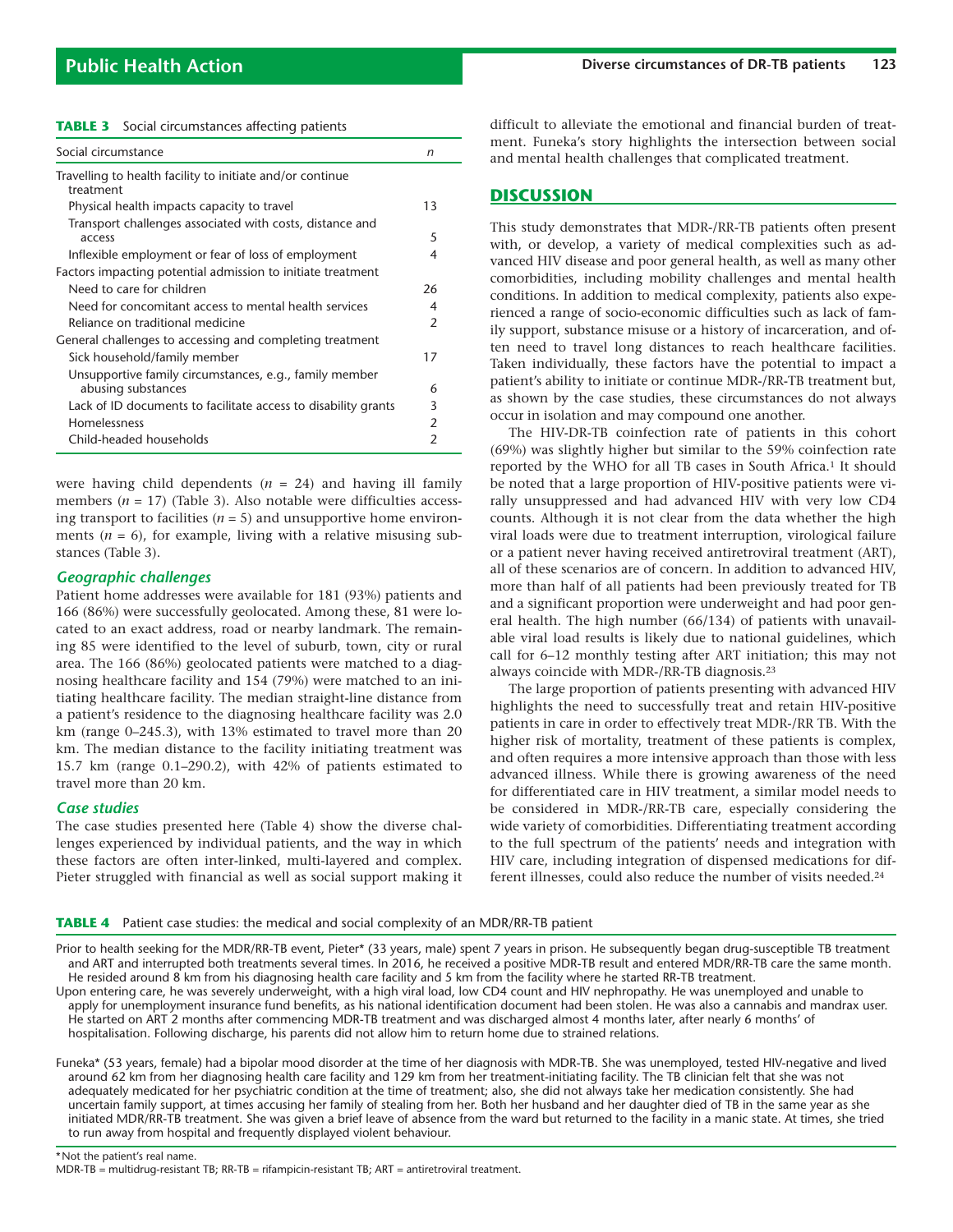The medical vulnerability of patients is further highlighted by the range of other comorbidities present in this cohort. Among these were mental health conditions, which may be present at baseline or develop during illness, have similar risk factors to, and considerable intersection with, TB,25–28 and which may also be associated with reduced treatment adherence.<sup>26,29</sup> South Africa has limited availability of mental health care resources, and some research recommends training nurses at primary health care level to better identify those who can be managed as outpatients.<sup>30</sup> However, some mental health conditions might still necessitate patients to be treated at higher levels of care in order to access clinical support. The variety of illness profiles presented here make it difficult to develop standardised treatment approaches.

Overall, respectively 13% and 42% of patients resided more than 20 km from the facility at which they were diagnosed and initiated on treatment. These data are comparable to reports in Kwa-Zulu Natal, where XDR-TB patients were 2.9 km from the nearest clinic and 17.6 km from the nearest hospital,<sup>31</sup> although probable travel routes and not, straight-line distances were used in the Kwa-Zulu Natal study. It is likely that distances in this study are underestimated, as real-world routes must circumnavigate land features and therefore, tend to be longer than straightline distances.

Increased travel distances to health care facilities have been shown to decrease retention in ART,32,33 and are also problematic in the context of MDR-/RR-TB care.34 This is likely to be exacerbated if patients must make multiple visits for different health conditions. Even when travel distances are shorter, transport to health facilities can still be problematic, especially in cases of general physical weakness and mobility challenges. The economic cost of TB can be catastrophic for households due to loss of employment and increased nutritional resource and travel costs, further burdening already economically vulnerable patients.<sup>22,35,36</sup> Government-issued social grants, as compensation for the loss of employment associated with prolonged disease, are often difficult for patients to access and may not be available until significant cost has already been incurred.22,36 This highlights the need for greater patient transport service availability and/or financial assistance towards transport for patients both entering care and receiving follow-up care. Context-specific, innovative approaches to providing outreach services should also be incorporated into service provision.

Unfortunately, there are few studies describing the social context and challenges with either drug-susceptible or drug-resistant TB in a large cohort in South Africa. However, a few studies use in-depth interviews to explore these challenges faced by patients. Studies in Uganda and Eswatini found that home-based care allowed patients and caregivers more time to seek part-time work, care for children and tend livestock.34,37 In this cohort, many patients had children to care for and several had difficulties initiating treatment or collecting medication due to employment commitments. This highlights the need for flexibility around hospital admission and daily or monthly dispensing of medication.

Other social challenges included substance misuse and a history of incarceration. MDR-/RR-TB is known to be prevalent in correctional facilities,38 but the social challenges related to seeking treatment, employment and social support post-incarceration may be present and substance abuse is known to negatively affect treatment outcomes.39 The case studies presented in this study demonstrate how multiple medical and socio-economic complexities may occur concurrently in an individual patient. These may be interrelated, and compound other challenges faced by a patient. These challenges need to be identified and addressed by health care providers, including allied health professionals, such as social workers, to help empower patients, address their needs and make it easier for them to continue treatment.7,8,40

## **CONCLUSION**

MDR-/RR-TB patients, described here, are at risk medically, socially and economically, and the intersection between these vulnerabilities problematises a one-size fits all model of treatment. This highlights the need for health care providers and the health care system, to look beyond the purely medical solutions and place greater emphasis on individualising the provision of treatment, to define and deliver a complete package of care, that is differentiated, integrated, responsive and patient-centred.

#### *References*

- 1 World Health Organization. Global tuberculosis report, 2019. Geneva, Switzerland: WHO, 2019.
- 2 Department of Health Republic of South Africa. Multi-drug resistant tuberculosis: a policy framework on decentralised and deinstitutionalised management for South Africa. Pretoria, South Africa: DoH, 2011.
- 3 Loveday M, et al. MDR-TB patients in KwaZulu-Natal, South Africa: cost-effectiveness of 5 models of care. PloS One 2018; 13(4): e0196003.
- 4 Ho J, et al. Decentralized care for multidrug-resistant tuberculosis: a systematic review and meta-analysis. Bull World Health Organ 2017; 95(8): 584.
- 5 van Rensburg C, et al. Cost outcome analysis of decentralized care for drug-resistant tuberculosis in Johannesburg, South Africa. PLoS One 2019; 14(6): e0217820.
- 6 Cox HS, et al. Impact of decentralized care and the Xpert MTB/RIF test on rifampicin-resistant tuberculosis treatment initiation in Khayelitsha, South Africa. Open Forum Infect Dis 2015; 2(1): ofv014–ofv014.
- 7 O'Donnell MR, et al. Re-inventing adherence: toward a patient-centered model of care for drug-resistant tuberculosis and HIV. Int J Tuberc Lung Dis 2016; 20(4): 430–434.
- 8 Zelnick JR, et al. Training social workers to enhance patient-centered care for drug-resistant TB-HIV in South Africa. Public Health Action 2018; 8(1): 25– 27.
- 9 Loveday M, et al. The treatment journey of a patient with multidrug-resistant tuberculosis in South Africa: is it patient-centred? Int J Tuberc Lung Dis 2013; 17(10 Suppl 1): 56–59.
- 10 Macq J, et al. Tackling tuberculosis patients' internalized social stigma through patient centred care: an intervention study in rural Nicaragua. BMC Public Health 2008; 8(1): 154.
- 11 Benbaba S, et al. Direct observation (DO) for drug-resistant tuberculosis: do we really DO? PLoS One 2016; 10(12): e0144936.
- 12 Duarte R, et al. Tuberculosis, social determinants and co-morbidities (including HIV). Pulmonology 2018; 24(2): 115–119.
- 13 Irfan SD, et al. Socio-demographic determinants of adult tuberculosis: a matched case-control study in Bangladesh. Am J Infect Dis 2017; 13(3): 32– 37.
- 14 Hill J, et al. Drug-resistant tuberculosis patient care journeys in South Africa: a pilot study using routine laboratory data. Int J Tuberc Lung Dis 2020; 24(1): 83–91.
- 15 Banerjee R, et al. Extensively drug-resistant tuberculosis in California, 1993– 2006. Clin Infect Dis 2008; 47(4): 450–457.
- 16 Verdecchia M, et al. Model of care and risk factors for poor outcomes in patients on multi-drug resistant tuberculosis treatment at two facilities in eSwatini (formerly Swaziland), 2011–2013. PLoS One 2018; 13(10): e0205601.
- 17 World Health Organization. Management of severe malnutrition: a manual for physicians and other senior health workers. Geneva, Switzerland: WHO, 1999.
- 18 World Health Organization. Haemoglobin concentrations for the diagnosis of anaemia and assessment of severity. Geneva, Switzerland: WHO, 2011.
- 19 Baldwin MR, et al. Hypoalbuminemia and early mortality after lung transplantation: a cohort study. Am J Transplant 2012; 12(5): 1256–1267.
- World Health Organization. Consolidated guidelines on the use of antiretroviral drugs for treating and preventing HIV infection: recommendations for a public health approach. Geneva, Switzerland: WHO, 2016. http://apps. who.int/iris/bitstream/10665/208825/1/9789241549684\_eng.pdf
- 21 American Psychiatric Association. Diagnostic and statistical manual of mental disorders (DSM-5®). Arlington, VA, USA: APA, 2013.
- 22 Ramma L, et al. Patients' costs associated with seeking and accessing treatment for drug-resistant tuberculosis in South Africa. Int J Tuberc Lung Dis 2015; 19(12): 1513–1519.